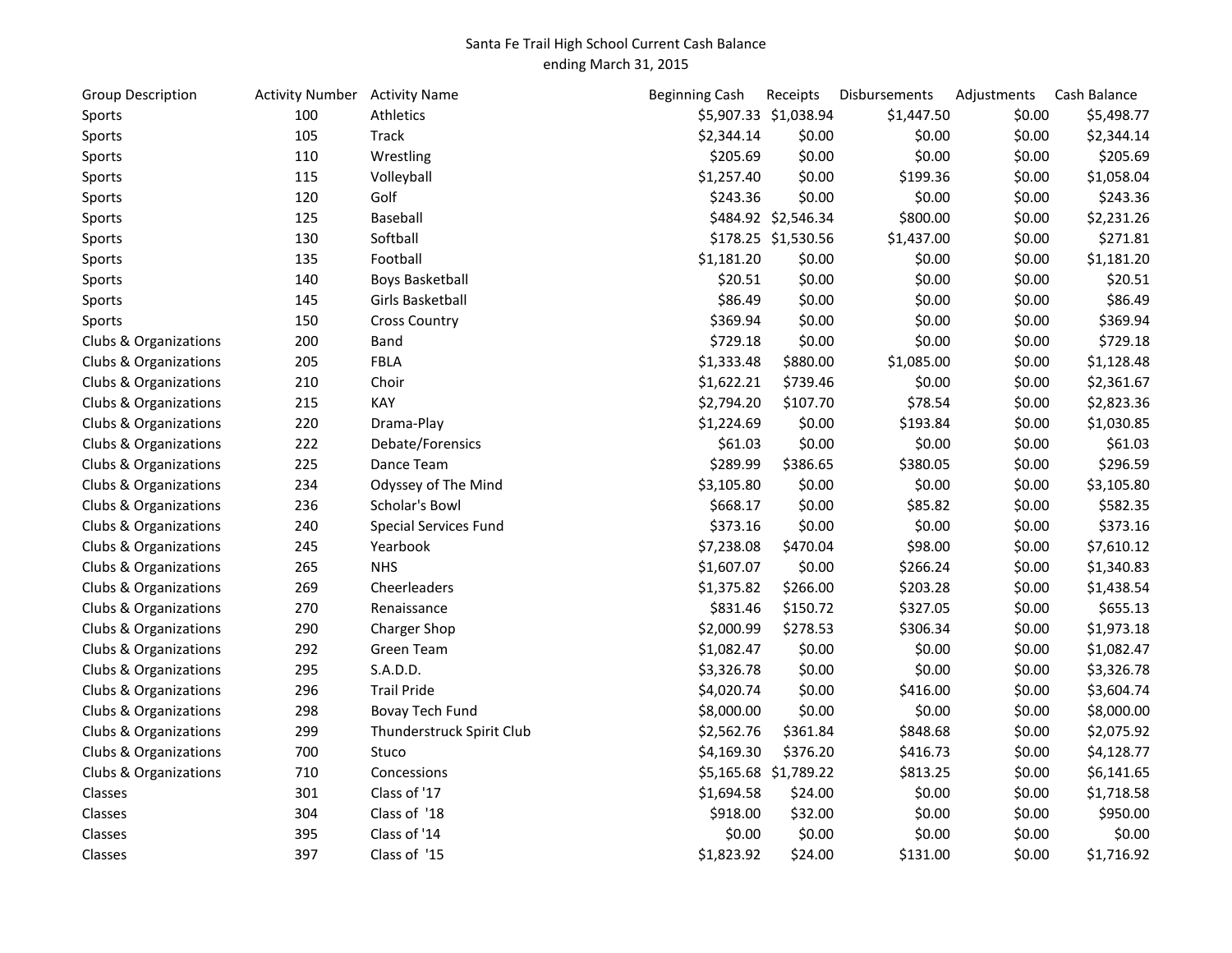## Santa Fe Trail High School Current Cash Balance ending March 31, 2015

| Classes                  | 399       | Class of '16                         | \$2,786.34 | \$0.00                | \$20.89    | \$0.00     | \$2,765.45 |
|--------------------------|-----------|--------------------------------------|------------|-----------------------|------------|------------|------------|
| District                 | 400       | Hot Lunch                            |            | \$7,508.36 \$6,037.80 | \$7,508.36 | \$0.00     | \$6,037.80 |
| District                 | 405       | Textbook                             | \$446.41   | \$72.50               | \$446.41   | \$0.00     | \$72.50    |
| District                 | 410       | <b>Activity Fee</b>                  | \$550.00   | \$340.00              | \$550.00   | \$0.00     | \$340.00   |
| District                 | 415       | <b>District Passes</b>               | \$0.00     | \$0.00                | \$0.00     | \$0.00     | \$0.00     |
| District                 | 420       | Driver's Education                   | \$0.00     | \$0.00                | \$0.00     | \$0.00     | \$0.00     |
| District                 | 425       | Summer School                        | \$0.00     | \$0.00                | \$0.00     | \$0.00     | \$0.00     |
| <b>Student Supplies</b>  | 500       | Misc. Supplies                       | \$12.03    | \$0.00                | \$0.00     | \$0.00     | \$12.03    |
| <b>Student Supplies</b>  | 510       | <b>Industrial Technology</b>         | \$1,759.95 | \$0.00                | \$0.00     | \$0.00     | \$1,759.95 |
| <b>Student Supplies</b>  | 515       | <b>ACCC Non-Credit Fees</b>          | \$0.00     | \$0.00                | \$0.00     | \$0.00     | \$0.00     |
| Misc.                    | 600       | Sales Tax                            | \$481.70   | \$633.94              | \$0.00     | $-$455.90$ | \$659.74   |
| Misc.                    | 650       | <b>Misc Donations</b>                | \$569.35   | \$11.40               | \$0.00     | \$0.00     | \$580.75   |
| Misc.                    | 655       | FACS/BCBS                            | \$1,000.00 | \$0.00                | \$0.00     | \$0.00     | \$1,000.00 |
| Misc.                    | 660       | <b>Students In Need</b>              | \$2,171.04 | \$0.00                | \$75.00    | \$0.00     | \$2,096.04 |
| Misc.                    | 670       | Kitchen Fund                         | \$478.07   | \$0.00                | \$0.00     | \$0.00     | \$478.07   |
| Library                  | 800       | Misc. Library                        | \$638.90   | \$14.00               | \$0.00     | \$0.00     | \$652.90   |
| UNUSED ACTIVITIES        | $\pmb{0}$ |                                      | \$0.00     | \$0.00                | \$0.00     | \$0.00     | \$0.00     |
| UNUSED ACTIVITIES        | 201       | <b>Color Guard</b>                   | \$0.00     | \$0.00                | \$0.00     | \$0.00     | \$0.00     |
| UNUSED ACTIVITIES        | 211       | Principal's Advisory Committee (PAC) | \$0.00     | \$0.00                | \$0.00     | \$0.00     | \$0.00     |
| <b>UNUSED ACTIVITIES</b> | 230       | <b>Tech Prep Grant</b>               | \$0.00     | \$0.00                | \$0.00     | \$0.00     | \$0.00     |
| UNUSED ACTIVITIES        | 233       | <b>Gifted Students</b>               | \$0.00     | \$0.00                | \$0.00     | \$0.00     | \$0.00     |
| UNUSED ACTIVITIES        | 235       | Science Dept.                        | \$0.00     | \$0.00                | \$0.00     | \$0.00     | \$0.00     |
| UNUSED ACTIVITIES        | 242       | <b>Special Svc Fundraising</b>       | \$0.00     | \$0.00                | \$0.00     | \$0.00     | \$0.00     |
| UNUSED ACTIVITIES        | 244       | Ice Cream Fund                       | \$0.00     | \$0.00                | \$0.00     | \$0.00     | \$0.00     |
| UNUSED ACTIVITIES        | 250       | Art Club                             | \$0.00     | \$0.00                | \$0.00     | \$0.00     | \$0.00     |
| UNUSED ACTIVITIES        | 260       | Flags                                | \$0.00     | \$0.00                | \$0.00     | \$0.00     | \$0.00     |
| UNUSED ACTIVITIES        | 275       | <b>School Support Organization</b>   | \$0.00     | \$0.00                | \$0.00     | \$0.00     | \$0.00     |
| UNUSED ACTIVITIES        | 280       | Little Store                         | \$0.00     | \$0.00                | \$0.00     | \$0.00     | \$0.00     |
| UNUSED ACTIVITIES        | 285       | <b>SWAT</b>                          | \$0.00     | \$0.00                | \$0.00     | \$0.00     | \$0.00     |
| UNUSED ACTIVITIES        | 297       | <b>SADD Billboard</b>                | \$0.00     | \$0.00                | \$0.00     | \$0.00     | \$0.00     |
| UNUSED ACTIVITIES        | 305       | Class of '97                         | \$0.00     | \$0.00                | \$0.00     | \$0.00     | \$0.00     |
| UNUSED ACTIVITIES        | 340       | Class of '03                         | \$0.00     | \$0.00                | \$0.00     | \$0.00     | \$0.00     |
| UNUSED ACTIVITIES        | 345       | Class of '04                         | \$0.00     | \$0.00                | \$0.00     | \$0.00     | \$0.00     |
| UNUSED ACTIVITIES        | 350       | Class of '05                         | \$0.00     | \$0.00                | \$0.00     | \$0.00     | \$0.00     |
| UNUSED ACTIVITIES        | 355       | Class of '06                         | \$0.00     | \$0.00                | \$0.00     | \$0.00     | \$0.00     |
| UNUSED ACTIVITIES        | 360       | Class of '07                         | \$0.00     | \$0.00                | \$0.00     | \$0.00     | \$0.00     |
| UNUSED ACTIVITIES        | 365       | Class of '08                         | \$0.00     | \$0.00                | \$0.00     | \$0.00     | \$0.00     |
| UNUSED ACTIVITIES        | 370       | Class of '09                         | \$0.00     | \$0.00                | \$0.00     | \$0.00     | \$0.00     |